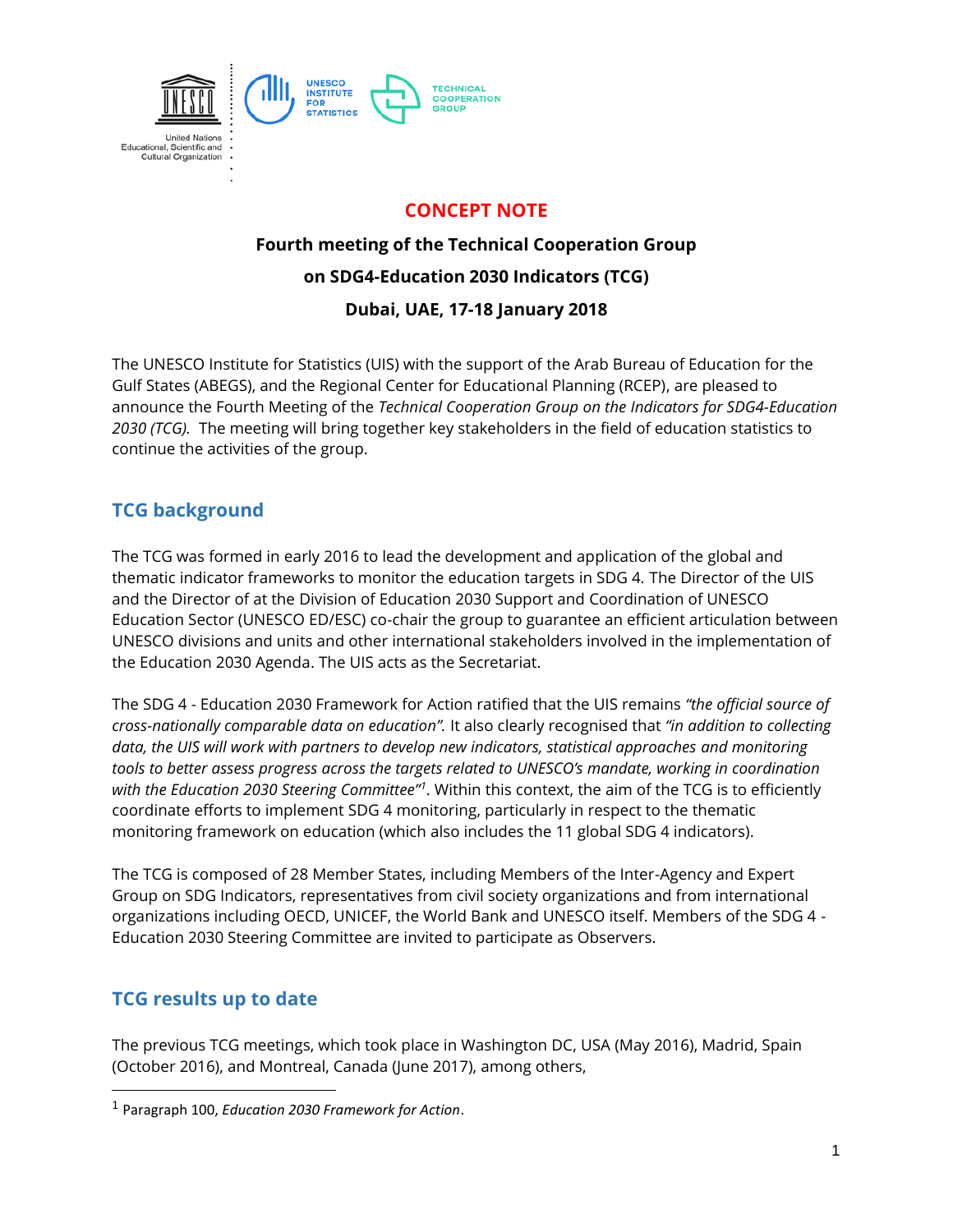

- Revised the 43 thematic indicators proposed in the Education 2030 Framework for Action taking account of changes proposed by the Inter-Agency and Expert Group on SDG Indicators.
- Reached agreement on a list of 29 thematic indicators for reporting in 2017 and a set of indicators that require further methodological development (both endorsed by the SDG 4 – Education 2030 Steering Committee in December 2016).
- Shared national and regional experiences in the development and implementation of the follow-up and review processes of SDG 4.
- Established three Working Groups to take forward the work on (i) Indicator Development to guide the development and implementation of the SDG 4 indicators, (ii) Capacity Building to identify capacity-building needs at the national level, and (iii) Country Reporting to guide data reporting and data sharing of the SDG 4 indicators.
- Advanced methodological discussion of specific issues related to SDG 4-Educaiton 2030 indicators, such as establishment of benchmarks, thresholds and minimum proficiency levels.

#### **Objectives of TCG 4**

TCG 4 meeting aims to provide an opportunity for participants to be briefed on key developments that have occurred since TCG 3 towards the implementation of the SDG 4 Agenda, and to issues related to the TCG key mechanisms and outputs.

The main objectives of the TCG 4 are:

- 1. Review and ratify the TCG work plans for 2018;
- 2. Approve the report on benchmarking recommendations for indicators;
- 3. Discuss and update the list of indicators to be reported in 2018 and overall indicators' periodicity recommendations;
- 4. Advance the discussion on potential new indicators to be included in the 2018 revision with the approval of a preliminary list;
- 5. Endorse the report requested by the SDG-Education 2030 Steering Committee on the status of development and availability of SDG4 indicators (*see more details below*);
- 6. Approve the TCG rotation mechanism and broader governance proposal.